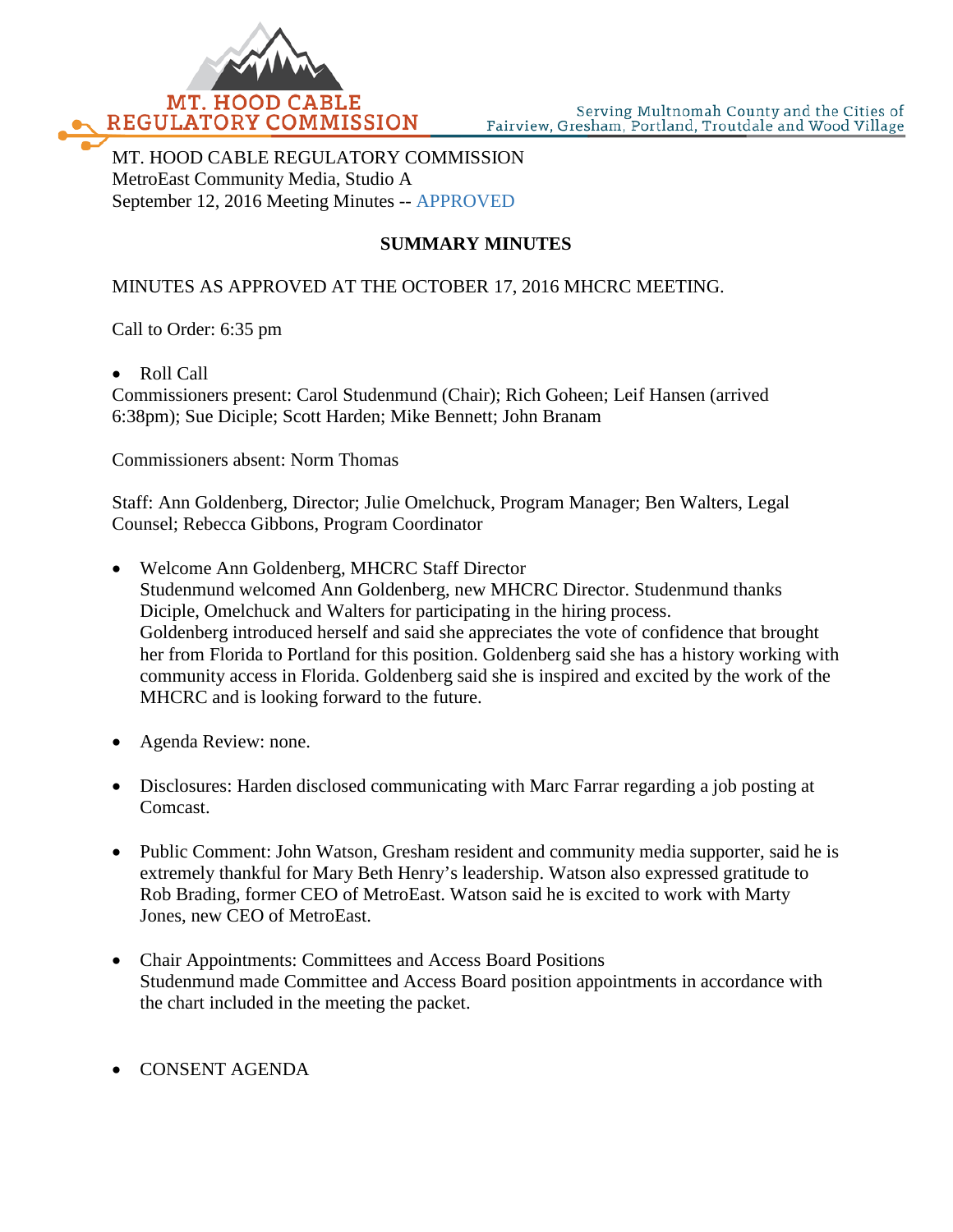- C1. June 20, 2016 Meeting Minutes
- C2. Community Technology Grant Termination: Holla Foundation
- C3. Community Technology Grant Agreement: Wisdom of the Elders
- C4. Community Technology Grant Cycle Funding Allocation & Pre-Application Deadline

**MOTION**: Goheen moved to approve the Consent Agenda as presented. Harden seconded. **VOTE**: 7-0 passed.

- REGULAR AGENDA
- \*R1. MHCRC Evaluation of Staff Services

Studenmund presented the compiled MHCRC FY15-16 evaluation of staff services and recommended the Commission accept the report.

In response to a question from Bennett about opportunities for the Commission to discuss the review with staff, Diciple said the retreat is a good place and time to dig in on issues that need further clarification.

**MOTION**: Bennett moved to accept the MHCRC Evaluation of Staff Services. Harden seconded. **DISCUSSION**: none. **VOTE**: 7-0 passed.

- R2. Media Centers Annual Activity Reports Information Only
	- MetroEast Community Media

Marty Jones shared a video featuring 2016 programming highlights. Jones said a MetroEast student film won an award in the White House Student Film Festival. Jones said the prompt for the film was "the world I want to live in". Jones said the film will be shown at the White House on October 2. Jones reported that the solar panel capital project is complete. Jones said MetroEast should be completely off the grid within a few years. Jones said the long standing MetroEast program *Community Hotline* is nearing its 1000th episode. Jones said he just passed 100 days as MetroEast's new CEO and said he is pleased and excited to be a community partner on the Digital Equity Plan implementation. Jones said MetroEast is an active partner in the Gresham area Rockwood Rising project, a mixed use public-private development in the Rockwood neighborhood. Jones said MetroEast will take over some space in an empty building at the site and use it to take a more organic approach to meeting the needs of the community. Jones described this as a 'sandbox approach' to assessing community needs and testing program/project ideas. Jones said the project is currently called "MetroEast DIY", a spinoff of "do-ityourself", but really referring to *Digital Inclusion and Youth* at Rockwood. Jones said the space will offer a digital lounge for folks who don't have broadband access at home. Jones said some initial core offerings will include teaming up with the Google fellows at FreeGeek and Multnomah Library to offer mobile labs and adult literacy trainings, citizens in journalism cases, which is a backpack with an iPad and other digital tools that allow the user to capture, edit and tell a story, coding and gaming, etc. Jones listed some potential community organization partnerships in the works.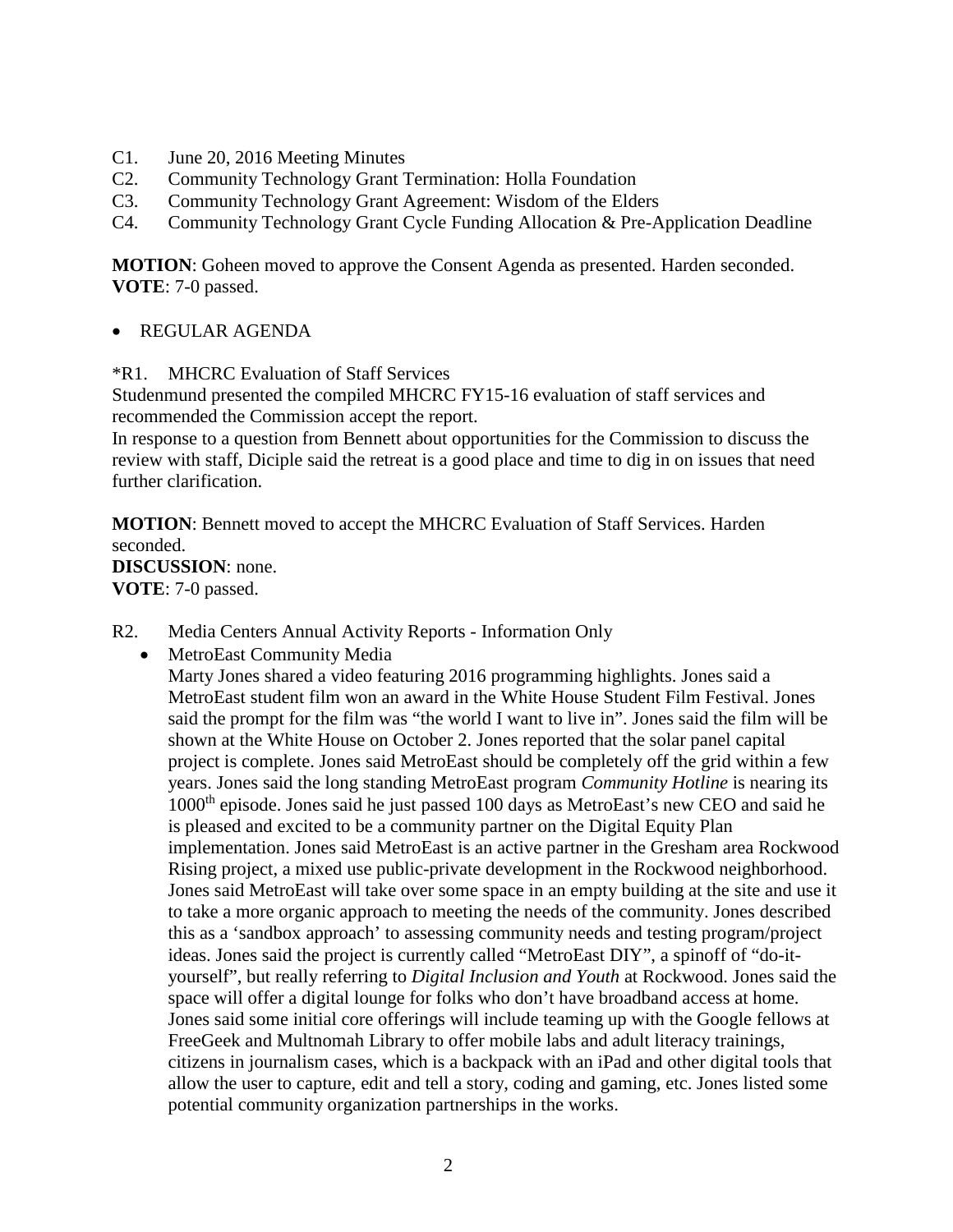In response to a comment from Goheen about security at the new site, Jones said staff received advice from the Gresham police about security efforts as the development moves forward.

Branam listed community organizations partnership opportunities: Boys and Girls Club, I Have a Dream, Open School, Friends of the Children, Rosewood Initiative, and Children's Institute demonstration site. Omelchuck noted that a few of these organizations are MHCRC Community Grant recipients.

• Portland Community Media

Justen Harn took time to acknowledge Paula Manley, interim CEO, and Bea Coulter, director of operations, at PCM and MHCRC staff. Harn said the team is exceptional and instrumental to PCM's success. Harn reported on high level accomplishments:

- Budget: ended the year with a positive balance of a quarter million
- Services: expanded services on all levels. In particular, realized an increase in youth served by over 250%. Increased multimedia services and overall production resulting in 391 hours of new programming.
- Merger: PCM merged with the Hollywood Theater, which brought with it new staff, new services and additional funding.
- Facility improvements: invested in new filmmaker technology and documentary technology, etc.
- Staffing: new staff hired include education director, director of programs, director of equity and digital inclusion, and director of strategy development.
- Annex space: finalized the design for more efficient use of the space.
- Equipment: an expanded equipment library includes more laptops and iPads.
- **Partnerships: New Spaces Photogray, All Jane Comedy festival, Women in Film,** Oregon Media Production Association, Governor's Office of Film and Video, X-Ray TV, Wage Working Collective, Portland Development Commission, etc.
- **Launched a new media arts fellowship.**
- Embarking on a re-branding for PCM and launching a new website.
- Governance: new mission, new values, position descriptions for all staff, refined the capital planning process and adopted adaptive leadership and adaptive evaluation decision-making.

Harn said PCM is looking to the future and working with the community through extensive community engagement efforts to determine future needs.

Harn shared a music video made in partnership with Open School. Harn said the video was in collaboration with programs offered in partnership with the Hollywood Theater at Open School and Beyoncé's musical director and lead guitarist, Bibi McGill.

• Staff Activity Reports and Updates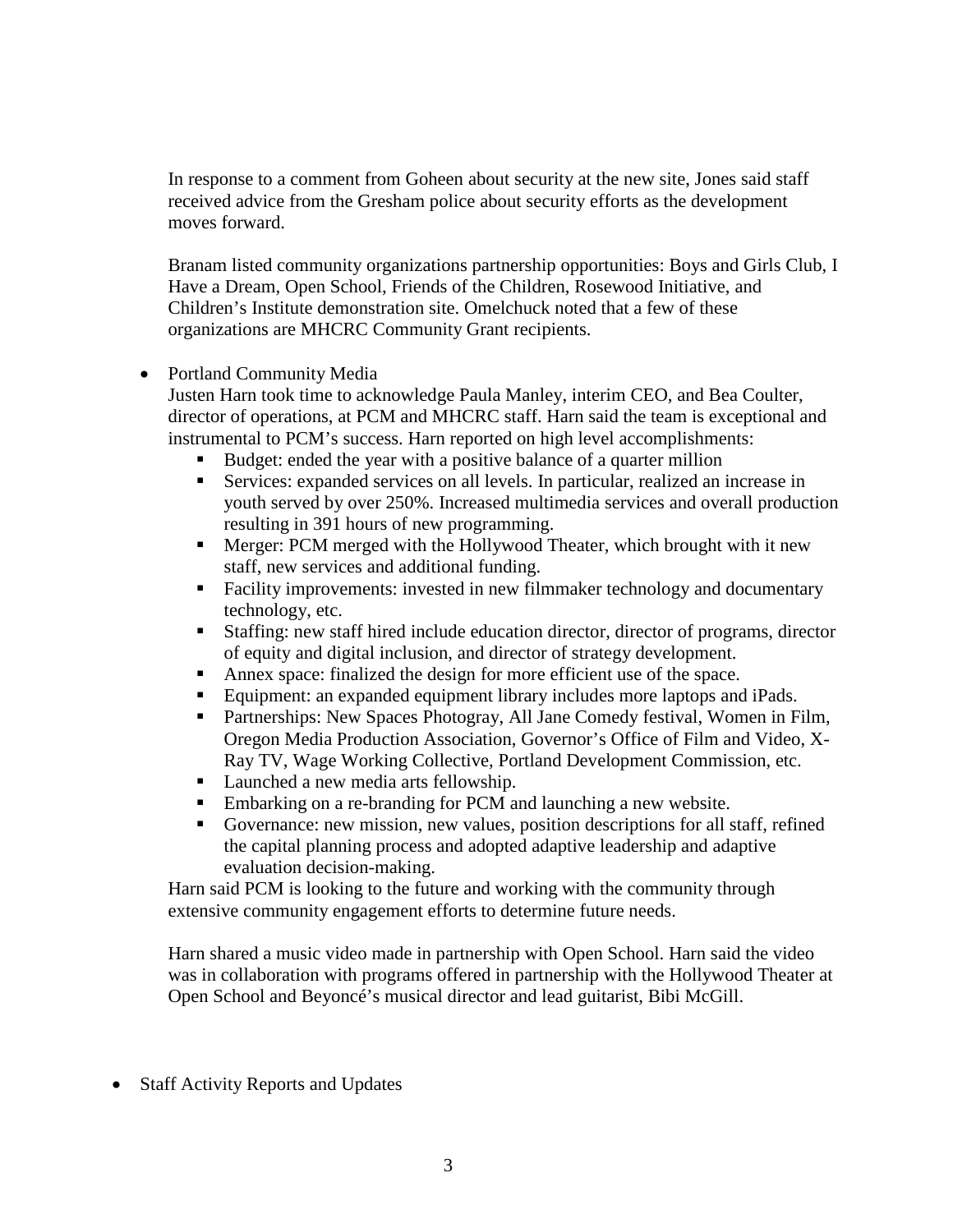- CenturyLink noncompliance Formal Hearing on remedies: Gibbons said staff issued a noncompliance notice to CenturyLink last December for failure to meet the Customer Service Standards for telephone answering time, installation times and appointments met. Gibbons said CenturyLink responded with a draft curative plan. Gibbons said staff and CenturyLink clarified and finalized the curative plan in March of this year. Gibbons said the curative plan afforded CenturyLink, a new entrant in the Portland market, some additional time to get its systems, processes and staffing up to speed. Gibbons said that under the curative plan, CenturyLink was to have cured the violations by the end of 2<sup>nd</sup> Quarter (June 30). Gibbons said staff received CenturyLink's 2<sup>nd</sup> Quarter metrics report in late July. Gibbons said staff was able to confirm that CenturyLink cured the telephone answering metric, but did not meet the standard for installation times or appointments met. Gibbons said the metric was missed by a very small percentage. As a result, and in lieu of proceeding with a formal hearing, Gibbons said staff and CenturyLink have been working on a curative plan agreement to ensure these metrics will meet or exceed the standard going forward. Gibbons said staff is hopeful that the curative plan agreement, which includes incentives as provided under the franchise, will move forward in the form of an Order at the MHCRC's October meeting. Gibbons said that if staff and CenturyLink are not able to reach agreement this week on a couple remaining details, then a formal hearing will commence at the October meeting to determine appropriate remedies. Staff will remain in close communication with Chair Studenmund on this process.
- Comcast rate increase: Gibbons said formal notice of Comcast's rate increase is included in the meeting packet along with an Oregonian article. Gibbons drew Commissioner attention to the Broadcast TV and Sports Fee increases in addition to significant to Installation Fees in the Portland and Multnomah County market.
- Access channels HD activation: Gibbons said that when Comcast transitioned its system to an all-digital format it triggered the requirement to carry the access channels in HD. Gibbons said the franchise has a staged approach for activating all eight channels. Gibbons said the first 3 channels were activated soon after the transition a few years ago. Gibbons said enough time has since passed that the remaining 5 channels can be activated all at once. Gibbons said formal notice was sent to Comcast in accordance with the franchise and Comcast has until the end of November to carry and deliver the channels to subscribers in HD.
- FCC proceedings: none
- 2016 Oregon legislative session: none
- Digital Equity Action Plan (DEAP): Omelchuck said monthly Digital Inclusion Network meetings are continuing. Omelchuck said participants used the time to review the plan, share implementation efforts underway and identified gaps in leadership. Omelchuck reminded the Commission of its role in leading several of the action plan efforts.
- TechSmart Initiative: Omelchuck said staff is working with Centennial School District on a project plan. Omelchuck said David Douglas and Parkrose are wrapping up their first project under the initiative. Omelchuck said staff will begin discussion with these districts to develop new project plans. Omelchuck said staff is working with PRE on the first evaluation report.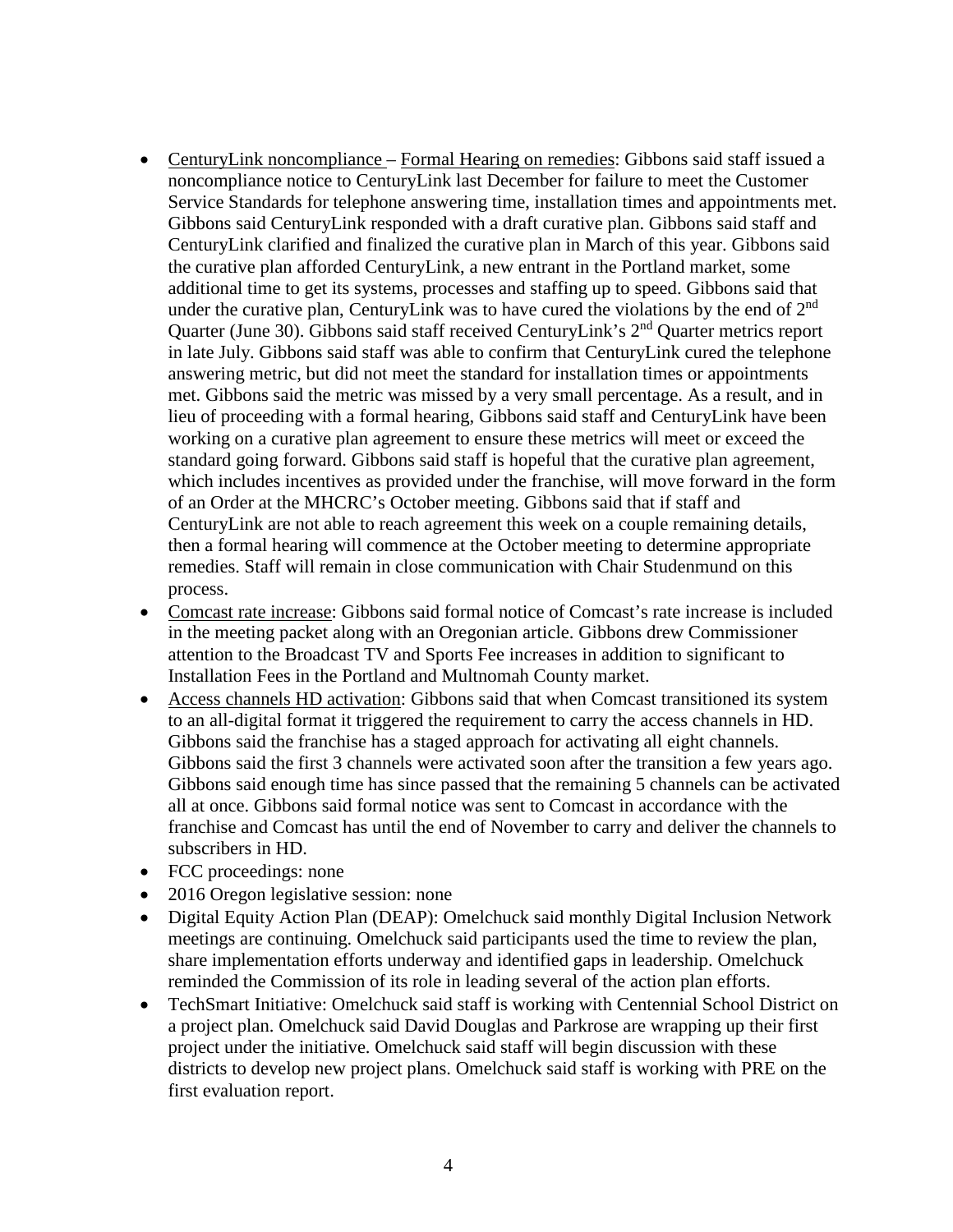- NATOA conference: Omelchuck said she and Goldenberg are attending the conference next week.
- Compliance Assistant hiring process update: Omelchuck said Josh Eddings was promoted July 1 to another position within OCT. Omelchuck said staff hopes the new compliance assistant will begin October 1.
- Mary Beth Henry retirement celebration Sept. 15 3:00-5:00pm, Portland City Hall: Omelchuck reminded Commissioners of Mary Beth's retirement celebration. Omelchuck said David Olson will MC.
- Other
- Committee Reports
	- Finance Committee: none.
	- Grant Committee: Goheen commented that he is seeing the impact of the MHCRC grant investment through the community use of the Rockwood Library Makerspace. Goheen said it is proving grant money well spent.
	- PCM Board Appointee: Diciple said she attended the meeting and noted the enthusiasm of the Board members was exciting.
	- MetroEast Board Appointee: Jones said Thomas attended the Board retreat.
- New Business; Commissioner Open Comment
	- MHCRC Planning Retreat Facilitator

Studenmund reminded Commissioners that staff will be soliciting consultant qualifications and cost estimates for a retreat facilitator. Studenmund said staff is researching diverse facilitators in the Portland area and welcomes suggestions from Commissioners. Studenmund said she will consult with staff to review responses and select a facilitator. Studenmund said the facilitator work is at a total dollar amount that does not require a contract under City of Portland purchasing rules, therefore, the Commission will not see a contract for approval.

In response to a comment from Branam, Omelchuck said that staff discussed with Paula Manley her role in past retreats and her current role as the consultant to the MHCRC on the visioning process. Omelchuck said that Manley will likely play a role in the retreat as the lead presenter of the vision process, therefore, would not be a good fit to facilitate the retreat overall.

In response to a question from Bennett about qualifications, Diciple said content knowledge is probably not required.

• Alliance for Community Media Conference

Diciple reported out on her conference takeaways. Diciple said the conference workshop structure allowed for deep, meaningful discussion. Diciple said she attended workshops that focused on digital equity and youth access. Diciple referred to a Pew research study that suggested residential broadband is declining while mobile access is increasing. Diciple said she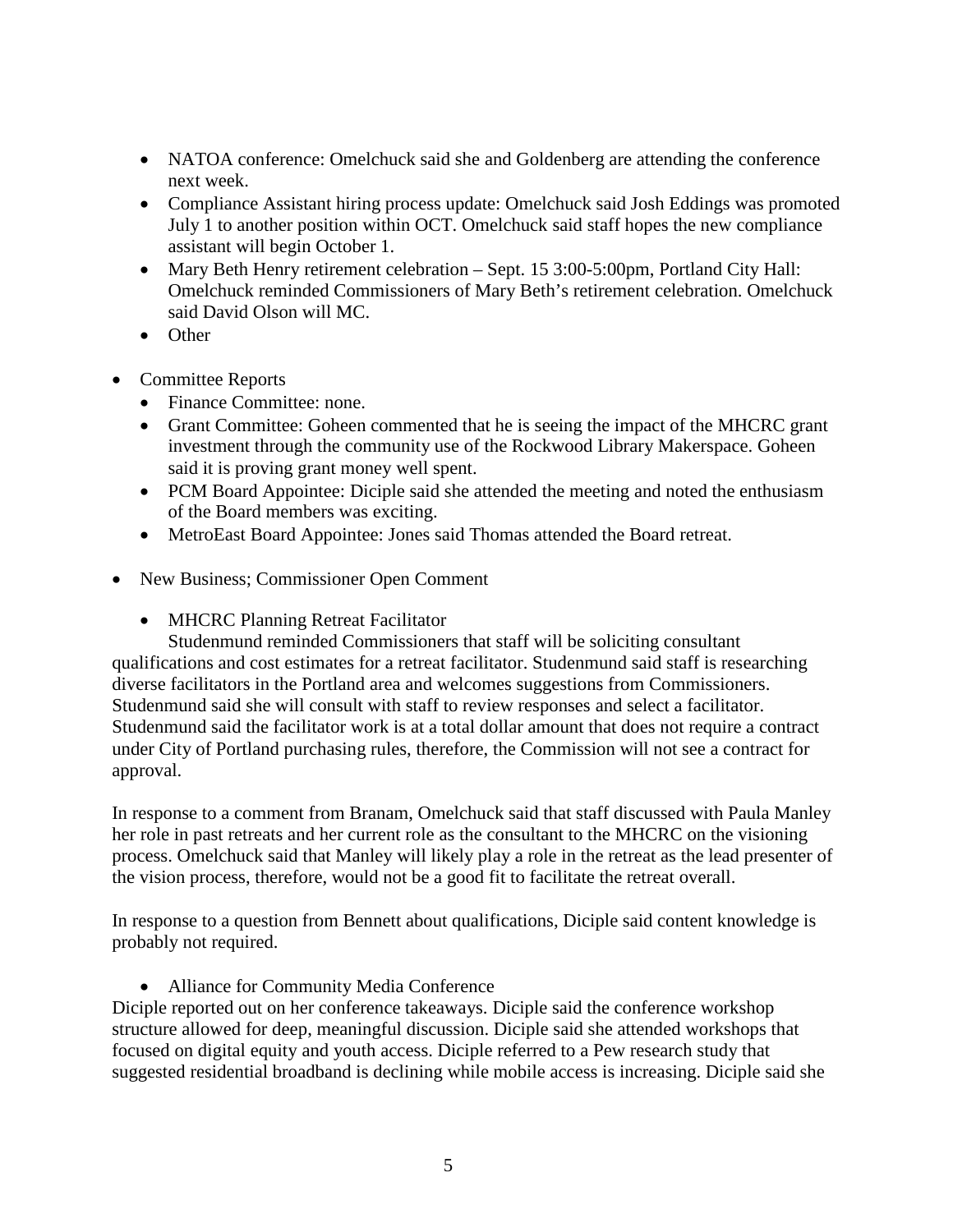came away reminded of the great working being done here locally and noted that Portland and the Jurisdictions, through the leadership of the MHCRC and staff, are ahead of the curve.

In response to Branam expressing interest in attending the conference next year, Jones said the conference will be in Minneapolis.

Branam said he is attending a meeting on October 25 led by Chair Kafoury on the future of our libraries. Branam said there are some working committees that are taking place prior to the meeting on the 25<sup>th</sup>. Branam suggested this might be a good opportunity to learn and collaborate on future planning.

Diciple recommended that Commissioners listen to the audio recording of the conference keynote speaker, John Nichols. Diciple said she found the presentation informative.

Jones reported that Rob Brading won the 2016 Alliance for Community Media's Buske Award for his service to the field.

Studenmund reviewed the meeting schedule.

• Franchisee Activity Report

Comcast: Marc Farrar said Comcast's Internet Essentials program expanded eligibility to include any family that is a participant in a HUD related housing program. Farrar said Comcast's X1 and home security subscribers can view a live feed on their TVs. Farrar said Comcast partnered with Tools for Schools and packed and distributed 600 backpacks to students at Faubion and Caesar Chavez schools.

In response to a question from Studenmund about promotion of the Internet Essentials expansion, Farrar said Comcast is in close contact with the Housing Authority.

CenturyLink: Karen Stewart said CenturyLink is continuing to support and advertise its retail stores as an effective avenue for working with customers that have concerns and problems. Stewart said CenturyLink continues to promote its Internet Basics program. Stewart said Internet Basics is not available to existing customers, therefore CenturyLink is trying new ways to reach customers before they sign up for more expensive services. Stewart said CenturyLink is successfully working in partnership with City and contractors to keep fiber deployment going through the summer.

• PEG Provider Activity Report MetroEast: none. PCM: none.

- Public Comment: none.
- Adjourn: 8:24pm

Respectfully submitted,